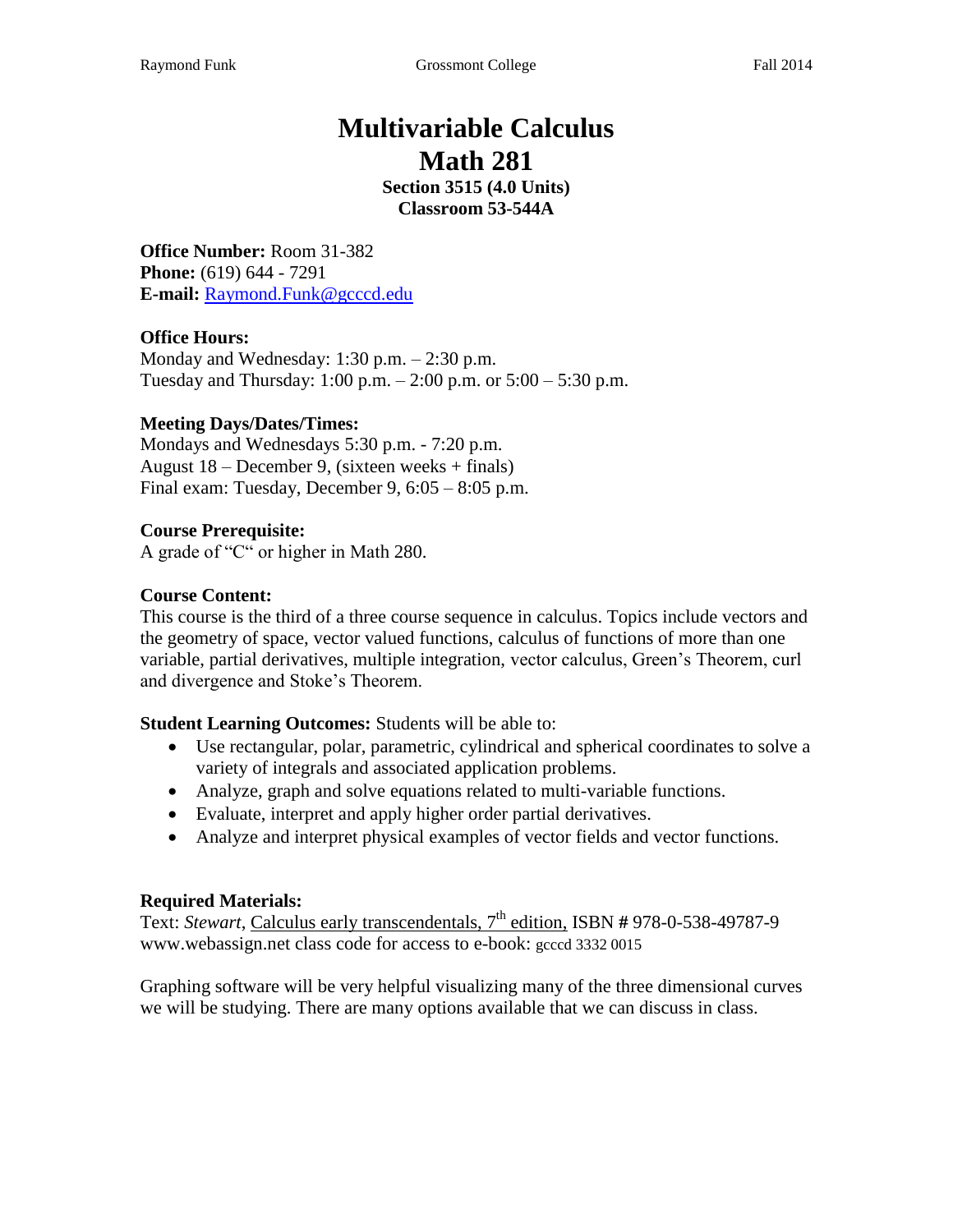## **Grading:**

Grades will be earned based on a standard scale: A+:  $100 - 97$ , A:  $96 - 94$ , A -:  $93 - 90$ , B +:  $89 - 87$ , B:  $86 - 84$ , B -:  $83 - 80$ , C+: 79 – 77, C: 76 – 74, C-: 73 – 70, D+: 69 – 67, D: 66 – 64, D-: 63 – 60, F: Below 60

#### **Assignments:**

Grades will be based on the following assignments: Homework 20%, Exams 60%, Cumulative Final Exam 20%

#### **Class Policies:**

You are allowed to miss a total of four hours of class time. After that, you may be dropped from the course. I do not recommend missing any class time.

There are no make-up quizzes or exams. If you know in advance that you will miss an exam, please call me before the exam to see if other arrangements can be made.

Homework should be completed regularly. Homework will be due on the test day for the sections being tested. I will not accept late homework.

Respect for the teaching/learning process is expected from every person in this class. Some examples of this are:

- Do your assignments on time so you can discuss the work in class.
- All cell phones are turned off.
- No talking to neighbors unless requested by the instructor.
- Be in class on time with all necessary materials ready to go.

## **Academic Integrity:**

Cheating and plagiarism (using as one's own ideas, writings or materials of someone else without acknowledgement or permission) can result in any one of a variety of sanctions. Such penalties may range from an adjusted grade on the particular exam, paper, project, or assignment to a failing grade in the course. The instructor may also summarily suspend the student for the class meeting when the infraction occurs, as well as the following class meeting. For further clarification and information on these issues, please consult with your instructor or contact the office of the Assistant Dean of Student Affairs.

#### **Accommodations for Students with Disabilities:**

Students with disabilities who may need accommodations in this class are encouraged to notify the instructor and contact Disabled Student Services & Programs (DSP&S) early in the semester so that reasonable accommodations may be implemented as soon as possible. Students may contact DSP&S in person in room 110 or by phone at (619) 644- 7112 (voice) or (619) 644-7119 (TTY for deaf).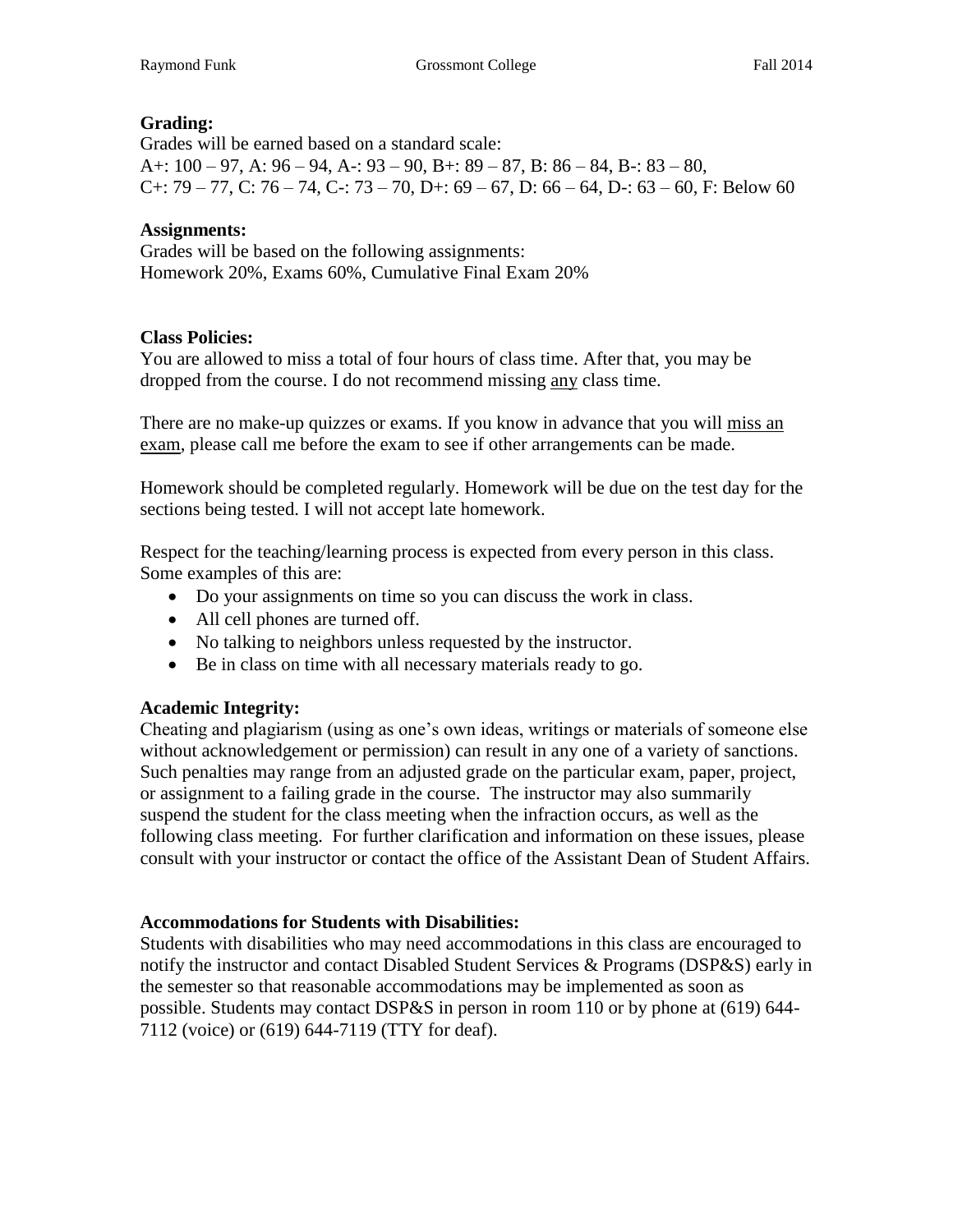#### **Supervised Tutoring Referral**

Students are referred to enroll in the following supervised tutoring courses if the service indicated will assist them in achieving or reinforcing the learning objectives of this course:

> IDS 198, Supervised Tutoring to receive tutoring in general computer applications in the Tech Mall;

English 198W, Supervised Tutoring for assistance in the English Writing Center (Room 70-119); and/or

IDS 198T, Supervised Tutoring to receive one-on-one tutoring in academic subjects in the Tutoring Center (Room 70-229, 644-7387).

To add any of these courses, students may obtain Add Codes at the Information/Registration Desk in the Tech Mall.

All Supervised Tutoring courses are non-credit/non-fee. However, when a student registers for a supervised tutoring course, and has no other classes, the student will be charged the usual health fee.

**Some comments on your homework assignments:** This course will prove to be very challenging to most of you. To succeed you must work hard and keep up with the class. My suggestion is that you consider your entire academic schedule before committing to this class. Do not take too many units or too many other challenging classes along with this one.

I recommend reading your text even though many of you will find this to be challenging. Next year at the university, your professor will just assume that you are reading their texts, many of which will be very difficult to read. Since you are all engineers, physicists, mathematicians, etc., making a concerted effort to read your text now will prepare you for the challenging texts you will study in the future.

I have specifically assigned problems that have solutions in the back of the text for you to be able to check your work. Furthermore, I will do many even numbered problems for you. You should do as much of the suggested problems as you can. The more problems you try to do, the more experience you will get and the more success will come. I also recommend reading over the discussion problems at the end of each section even if you do not understand all of them. **Do your homework regularly and keep pace with the class.**